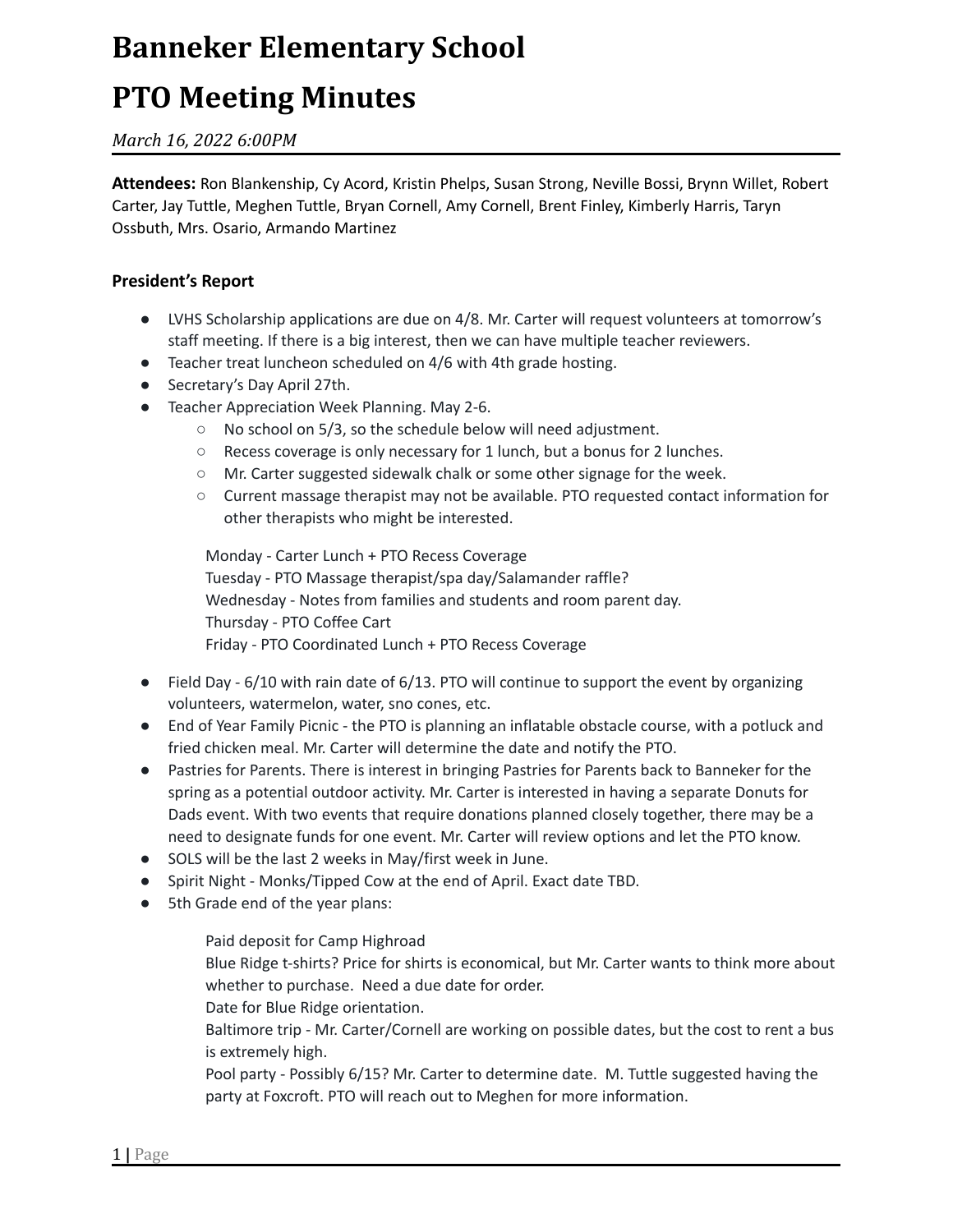# **Banneker Elementary School**

# **PTO Meeting Minutes**

### *March 16, 2022 6:00PM*

Graduation Date - Mr. Carter will determine date. Currently either 6/14 or 6/15.

- Original Works for 2022-2023 will continue to use the paper based format.
- Mrs. Bossi requested soil for vegetable beds as well as native milkweed for the butterfly garden. The PTO indicated support for funding these projects.
- Kimberly Harris requested a reminder for families to use Amazon smile to earn free money for the school. The PTO will provide an update.
- If you're interested in joining the PTO Board for 2022-2023, please let us know!

### **Treasurer's Report**

- Budget review available funds \$10,751.07
- No additional formal fundraisers for the 2021-2022 school year.

**March 2022 Funds Requests**

| Requestor             | <b>Amount</b> | <b>Description</b>      | <b>Status</b> |
|-----------------------|---------------|-------------------------|---------------|
| Rachel Holdsworth     | \$60          | Caterpillar unit        | Approved      |
| <b>Susan Strong</b>   | \$705         | Inflatable obstacle     | Approved      |
|                       |               | course for End of Year  |               |
|                       |               | Picnic (Astro Jump is   |               |
|                       |               | vendor)                 |               |
| Joyce Shanholtzer     | \$289         | 5th grade Blue Ridge t  | <b>Tabled</b> |
|                       |               | shirts                  |               |
| <b>Susan Strong</b>   | \$300         | Fried chicken and water | Approved      |
|                       |               | for End of Year Picnic  |               |
| <b>Susan Strong</b>   | \$500         | Massage Therapist,      | Approved      |
|                       |               | TAW supplies            |               |
| Susan Strong          | \$100         | Retirement gifts        | Approved      |
| <b>Susan Strong</b>   | \$100         | Secretary's Day (4/27)  | Approved      |
| <b>TOTAL APPROVED</b> | \$1765        |                         |               |
| <b>EXPENSES</b>       |               |                         |               |

### **Principal's Report: Robert Carter**

- Mr. Carter was able to obtain a permanent storage container for Banneker after the agreement with CMTA expired.
- Storage continues to be an issue at Banneker. Fire Marshall visited and found some violations.
- Banneker will have one less classroom teacher for 2022-2023, so there will be two grade levels with large classes.
- Mr. Carter would like to continue to work to move Banneker's addition up on the CIP, but needs organized parent support.
- Families are interested in working together to change Banneker's revised start time for 2022-2023 especially in light of the consideration of making daylight saving time permanent. Scott Davies at transportation is the correct contact for inquiries.

#### **Future PTO Meeting Dates**

4/20